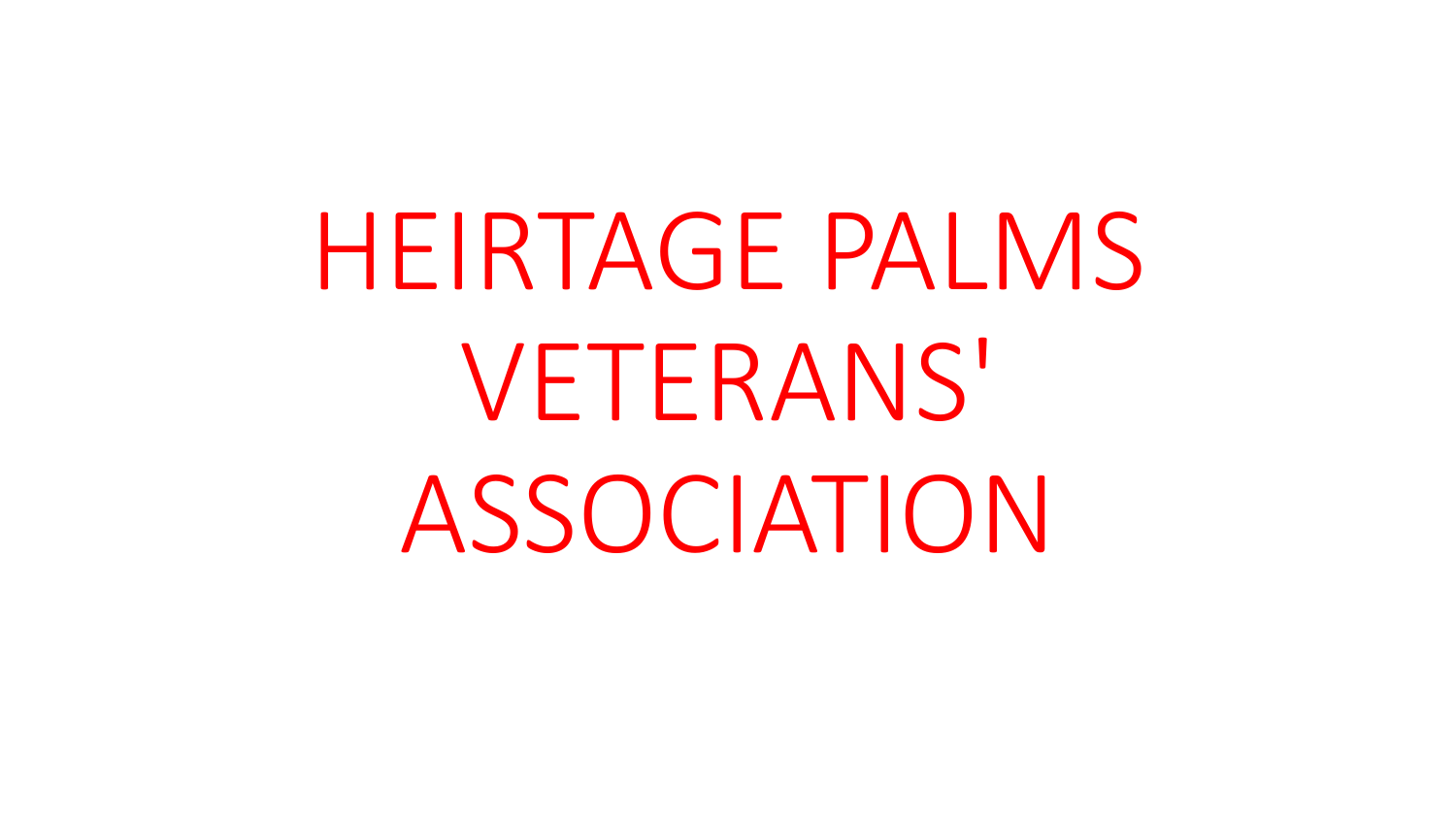## Purpose

- **The HPVA was formed by members of the Heritage Palms Golf and Country Club who served in the U.S. Military or its Allies during time of War or Peace and received an Honorable Discharge**
- **The primary purpose of the HPVA is, through social activities and other fund-raising events, raise funds to assist U.S. military veterans suffering from injuries or disabilities related to their military service**
- **The HPVA also offers financial contributions to existing charitable organizations that provide assistance to U.S. military veterans**
- **The HPVA offers financial support to any activity that perpetuates the memory of any veteran from Southwest Florida who died while in the service of the U.S. Military**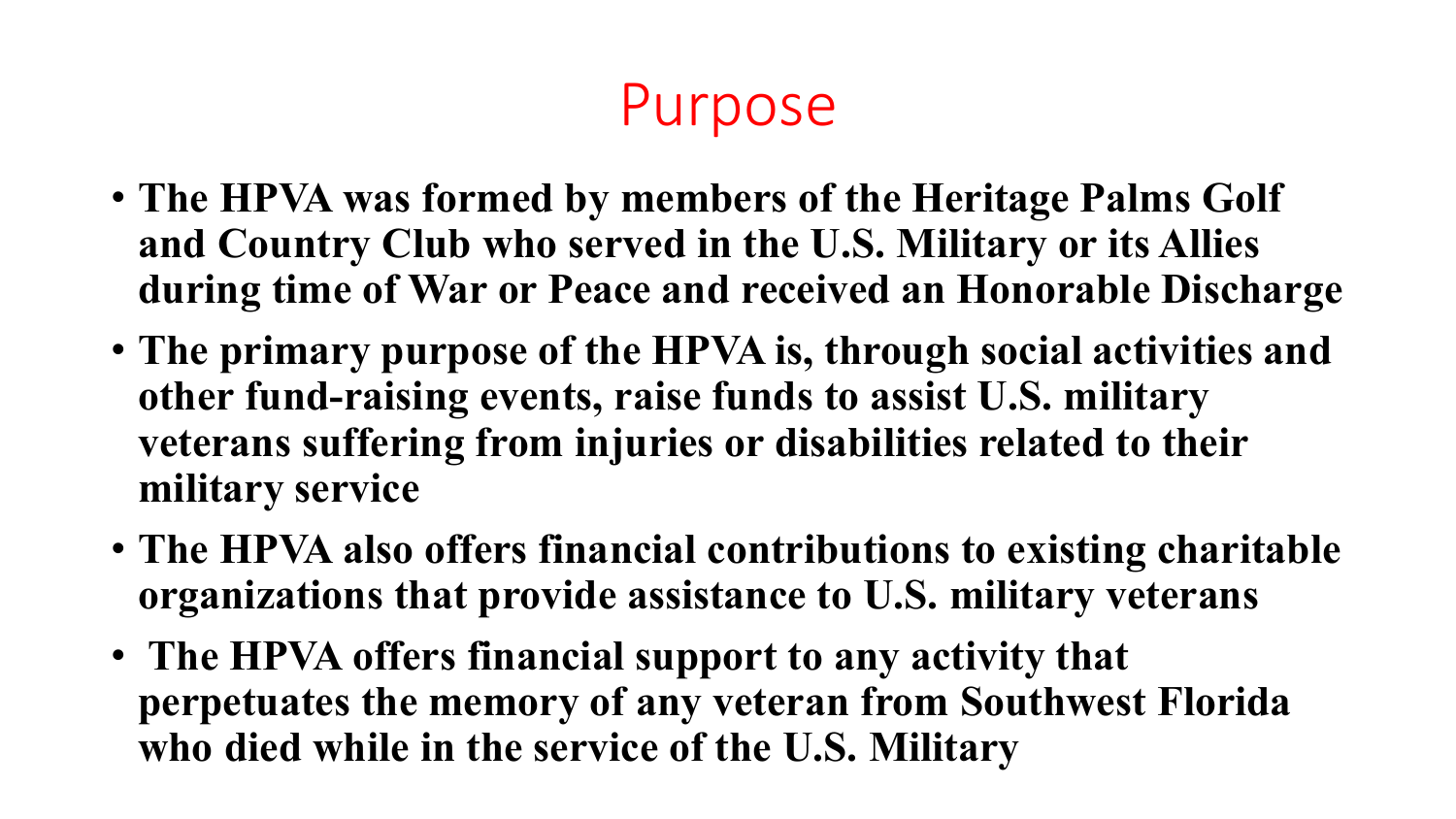# **History**

- **First, starting as a social organization for HPVA veterans, it quickly began to support local veterans through a few fund-raising activities**
- **Under the leadership of Rich Crawford, HPVA Commander, it was incorporated in 2017 as a Florida 501c3 non-profit organization making donations tax deductible**
- **Since its beginning, HPVA has donated funds, raised mostly from HP residents, to both individuals and organizations (who support SW Florida veterans)**
- **To date, HPVA has donated over \$300,00 to these individuals or organizations**
	- **In every case the individual or organization was fully vetted by the HPVA board of directors**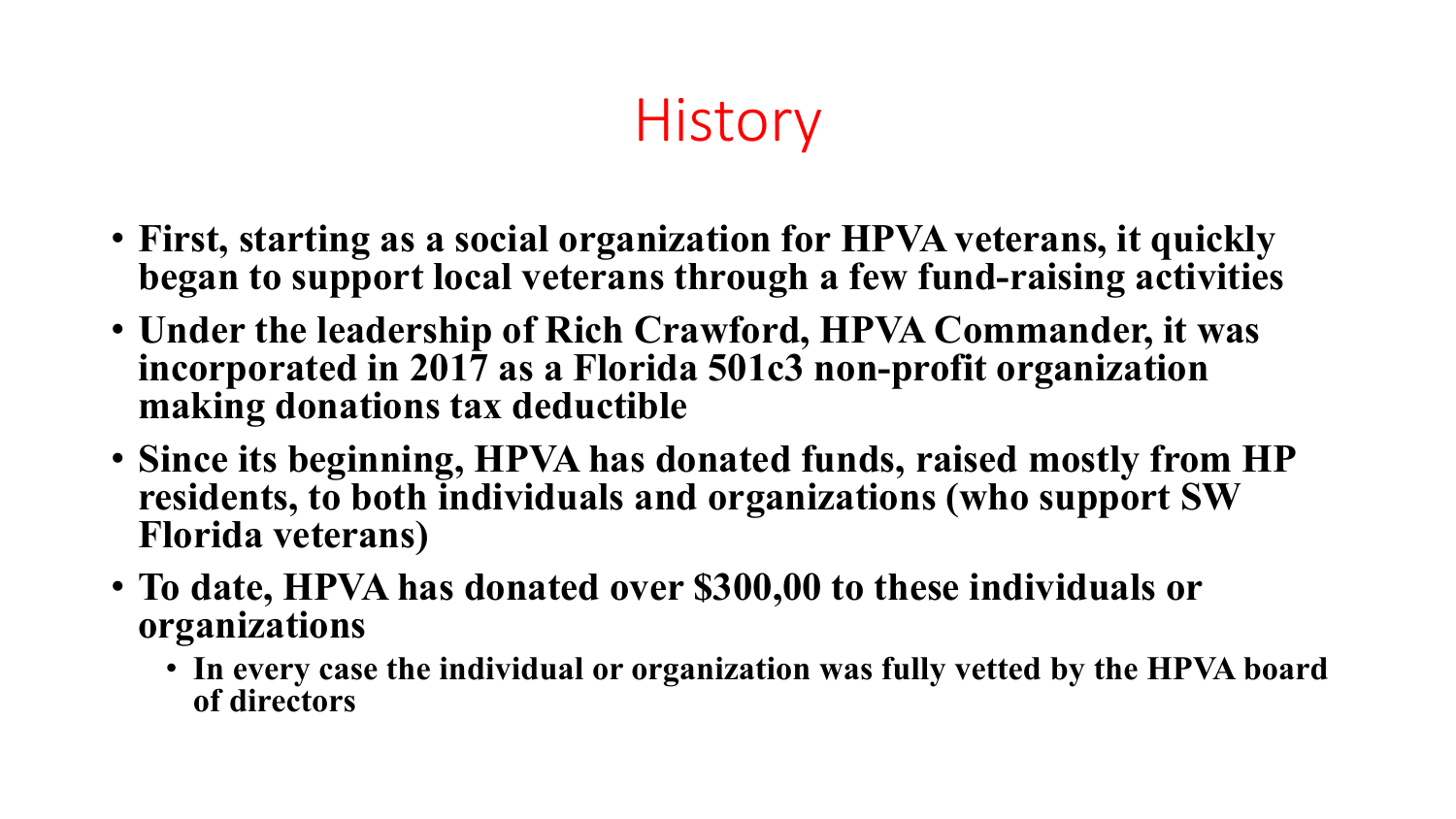- **\$75K to Guardian Angels Medical Service Dogs**
	- **For three (3) service dogs**
- **Their mission is to train medical service dogs to mitigate the challenges associated with PTSD**
- **Cost to train each dog is approximately \$25K and takes from 1 ½ up to 3 years**
- **We named the first dog Freedom, the second dog Cooney (after HPVA'S first commander, Tim Cooney) and the third dog Jackson (after Bob and Jerri**  Ann Cox's grandson who was preparing for a career n Veterinarian service)
	- **Previous HP residents, Bob and Jerri Ann Cox had donated approximately ½ of the funds for Freedom and Jackson**
	- **Tim Cooney's family asked for donations to support a service dog, instead of flowers, be sent to HPVA when Tim suddenly passed away**
	- **These donations from Tim's family, friends and HP residents raised approximately \$20K, which was used to fund the second service dog Freedom**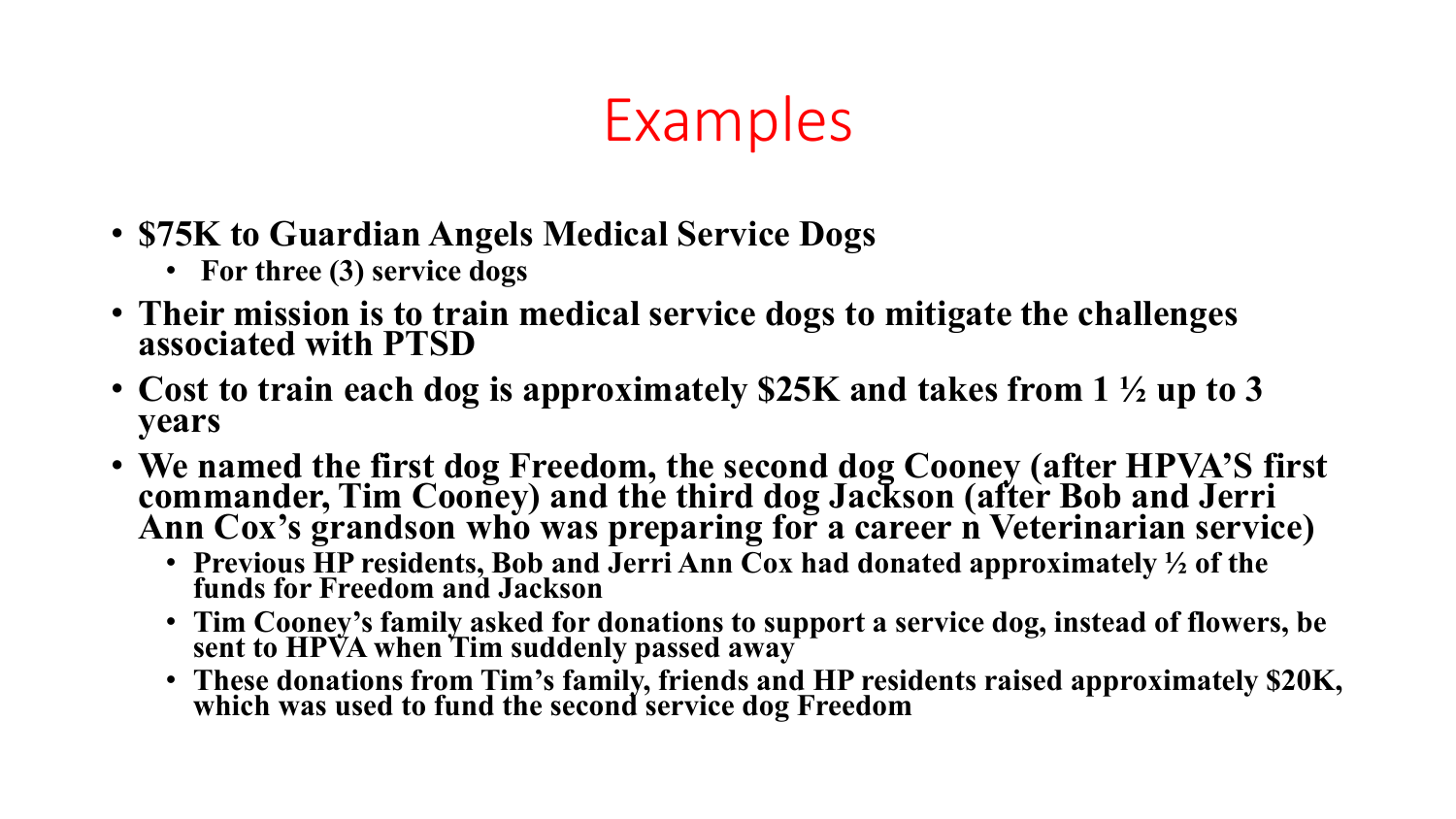- **\$32.5K to Hearts & Homes**
- **Their mission is to support homeless veterans and their families who find themselves without the necessities of everyday life**
- **They are committed to empowering these individuals to lift themselves out of poverty and in-turn reach back and help other veterans to do the same**
- **Their philosophy is that low-income veterans should not have to pay more than 30% of their gross income on housing and Hearts and Homes units are priced with this in mind**
- **Their goals are: Provide subsidized housing, provide food and support needed in finding employment, transportation to V.A. clinics, job interviews and to assist veterans in applying for benefits**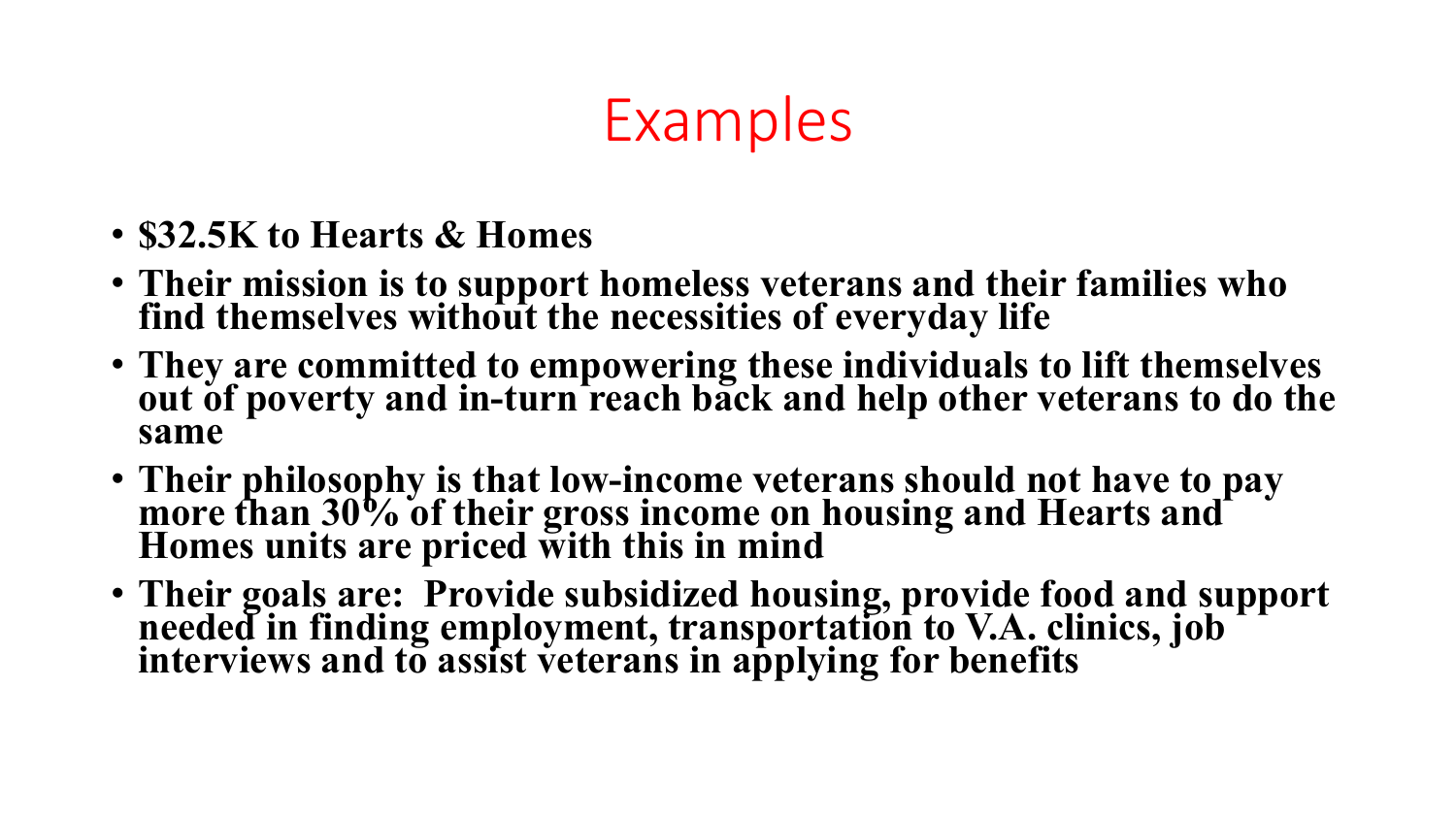- **\$20K to Hodges University Scholarship Program**
- **Their mission is to provide a welcoming and informative environment where veteran students and dependents receive support for funding their education and adjusting to student and civilian life**
- **They provide a dedicated Veterans Service Center on each campus with a full-time staff member available to assist veterans with education questions and referrals to community resources**
- **VA work study positions on each campus**
- **Priority parking spaces for veterans**
- **Ongoing events on campus and offsite during the school year**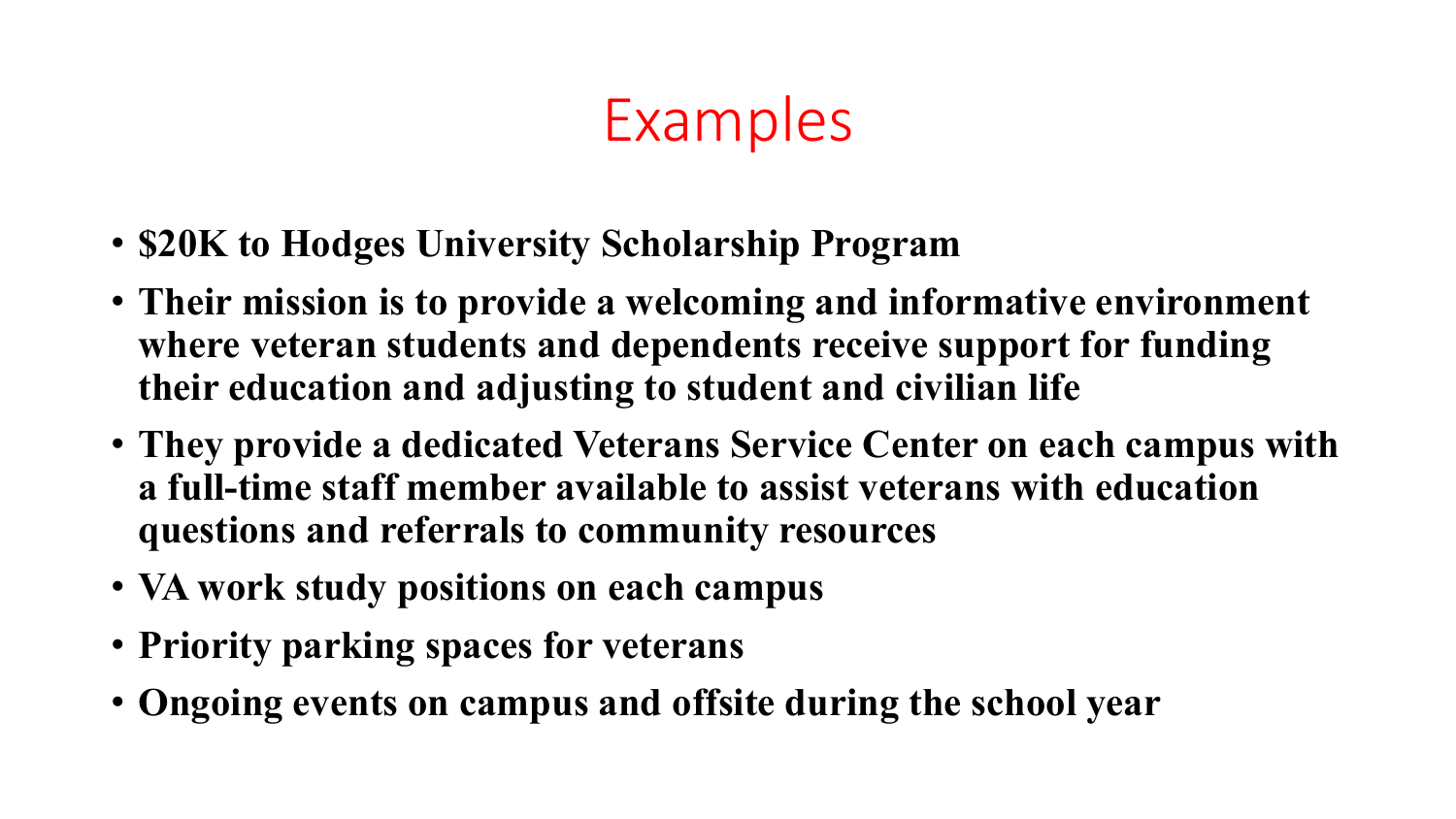- **\$20K to Home Base**
- **A Red Sox Foundation and Massachusetts General Hospital Program they operate the first and one of the largest privatesector programs in the nation dedicated to healing the invisible wounds for veterans, service members and their families through world-class wellness, education and research**
- **It's a sad fact that 1 in 3 returning Post 911 veterans suffer from invisible wounds and tragically 1 active-duty member and 20 veterans die by suicide every day**
- **Home Base set up in SW Florida in 2014 and have assisted over 500 families and over 200 veterans have completed the program**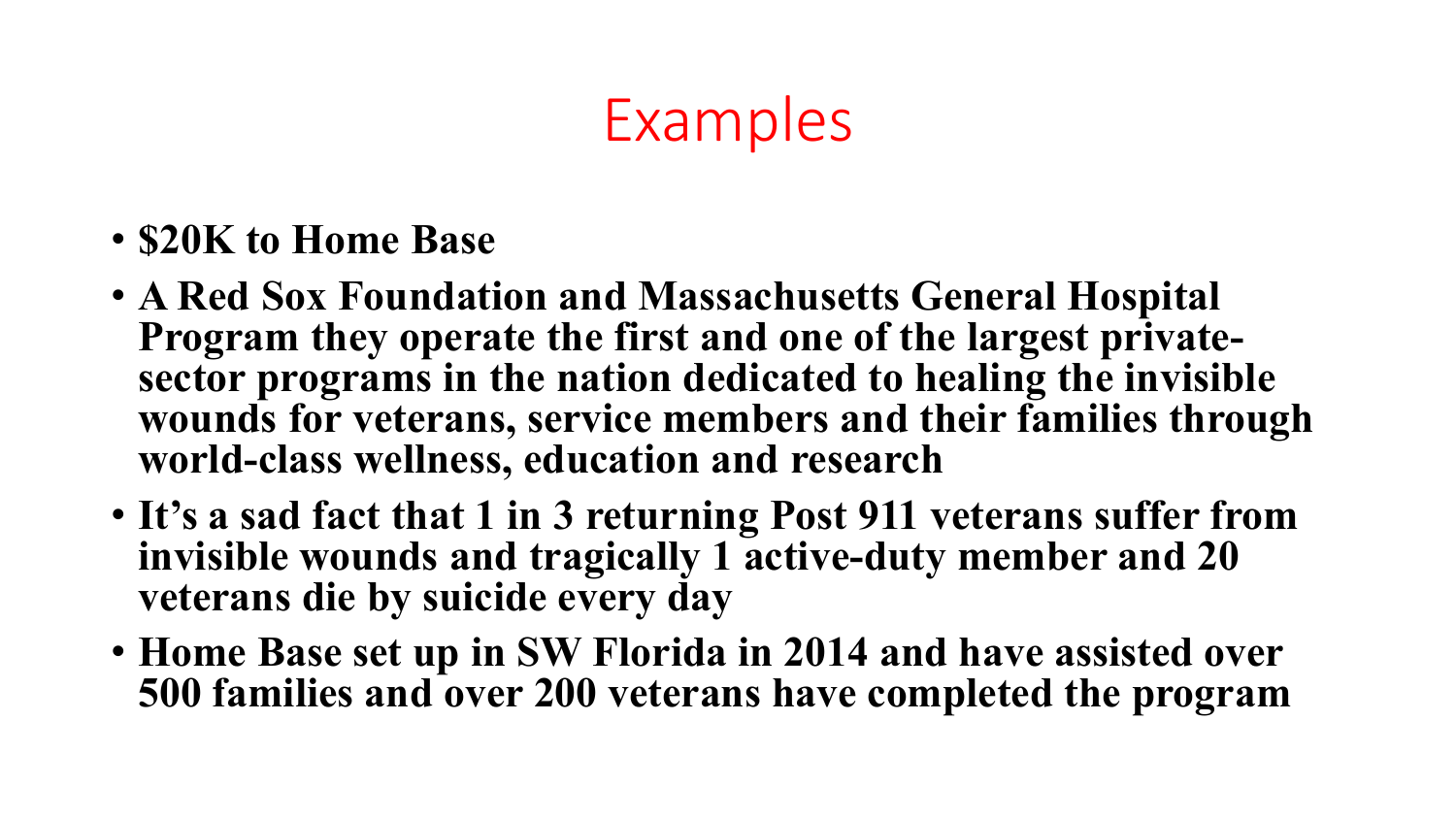- **\$10K to PGA HOPE Foundation**
- **Their goal is to introduce golf to Veterans with disabilities to enhance their physical, mental, social and emotional well-being**
- **Golf lessons are offered at NO cost to veterans of SW Florida by South Florida's PGA Professionals**
- **Learning and playing golf is a proven activity that has helped thousands of military Veterans assimilate back into their community through the social interaction that the game of golf provides**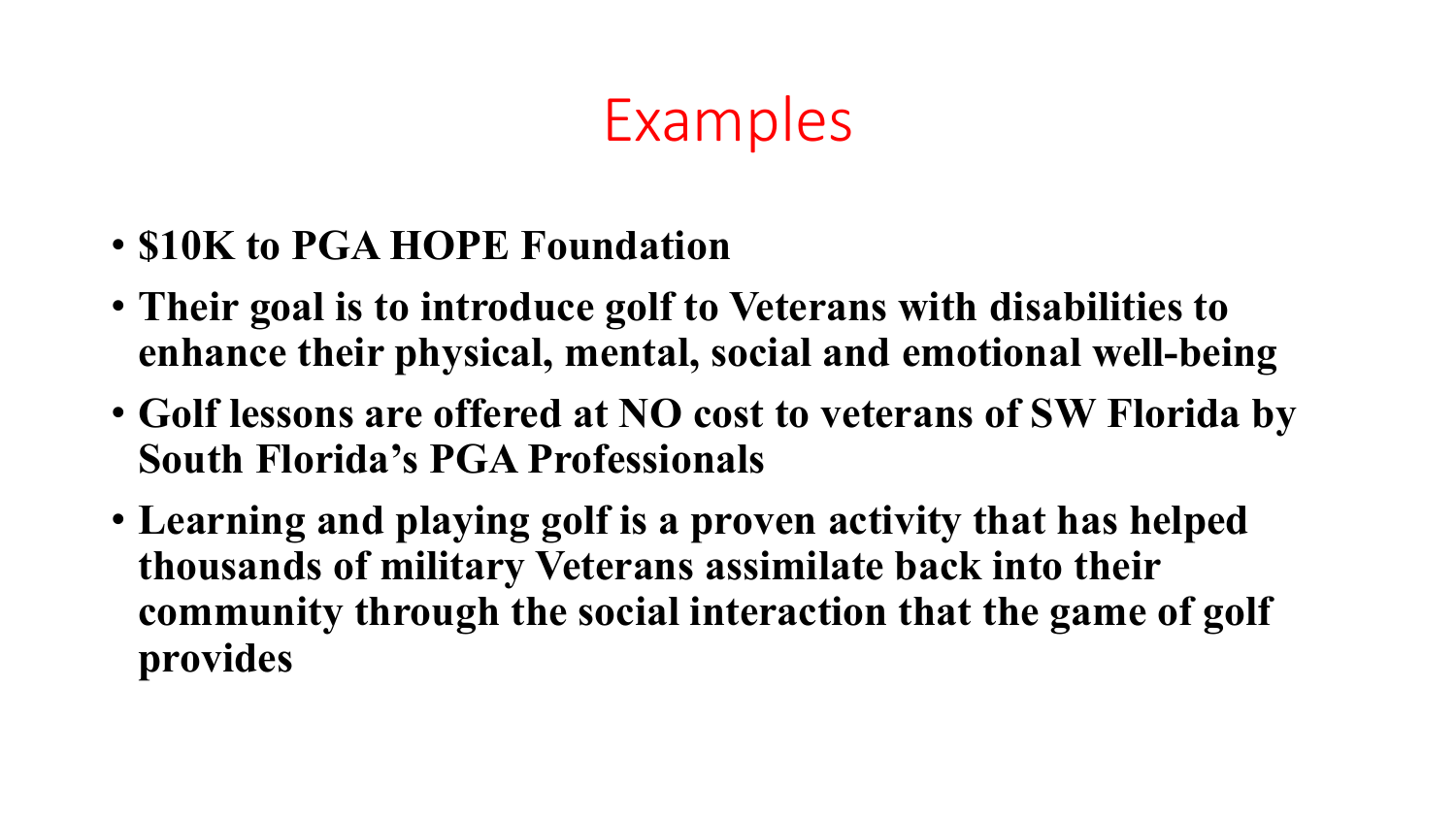- **\$5.0K to John and his family**
- **John, a marine veteran, was a member of the HP Wait staff**
- **Was diagnosed with a severe case of pneumonia and later developed sepsis**
- **The pneumonia apparently caused a heart infection**
- **He was the primary breadwinner; no income was coming in and he did not have insurance**
- **HPVA assisted in both financial support and was advised by Rich Crawford and Fred DeCotis on several organizations available to help veterans**
- **Unfortunately, John passed away due to his medical issues**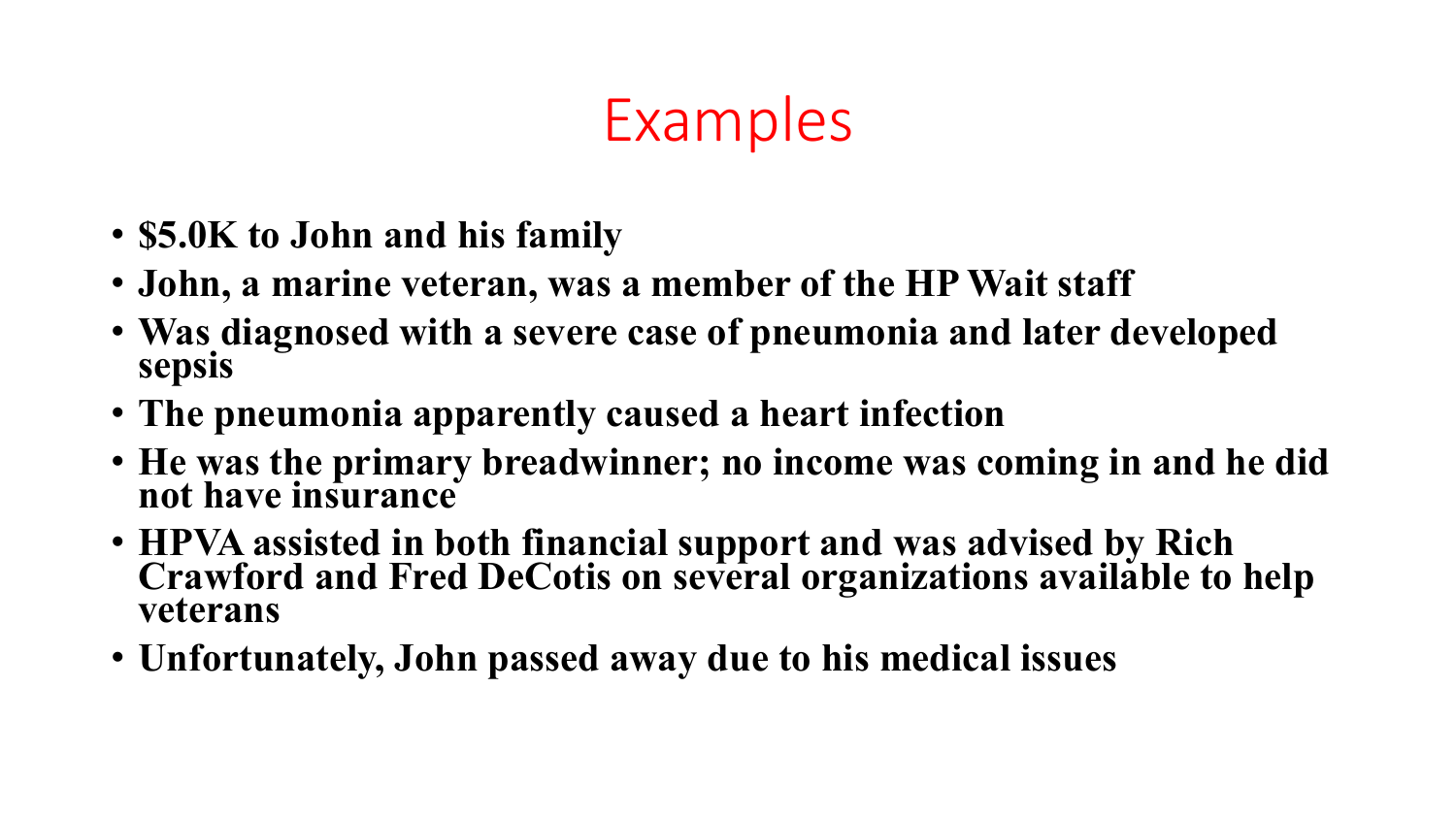- **Solo Rider for HP Veteran Barry**
- **Barry, a Vietnam Veteran, lost both legs while serving in the US Army in Vietnam**
- **When HPVA became aware that Barry would love to play golf but unable, the decision was made to purchase a "Solo Rider" which has a swivel seat that allows for him participate in golf without standing – golf clubs are carried in the front to provide easy access**
- **After validating with Bob Kelly, the Solo Rider was presented to Barry and he was then able to play in the 2019 HP Veterans golf tournament**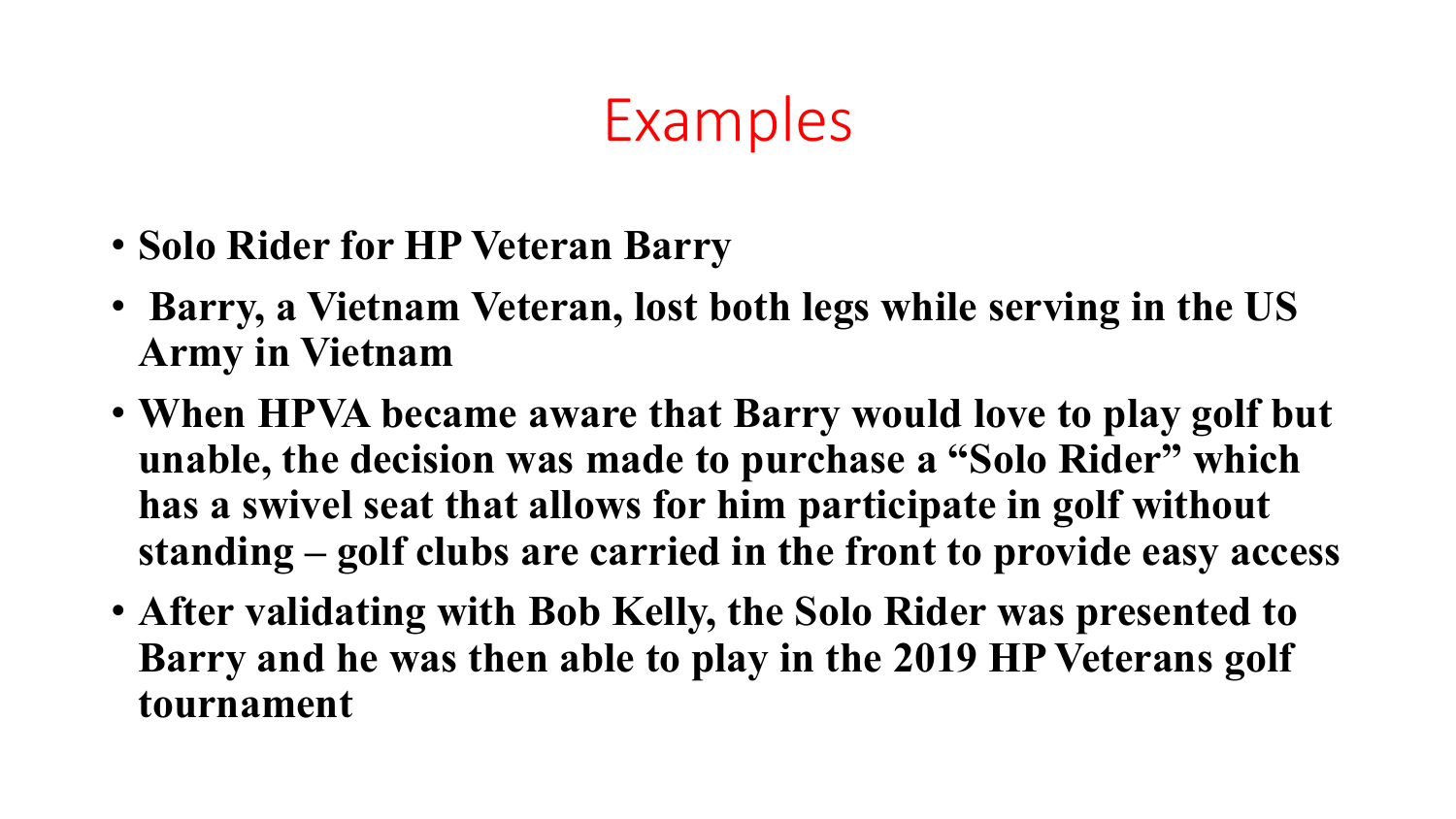- **\$3.0K to the Spirit of 45**
	- **Honors WWII veterans and their spouses with dinner and entrainment from Guns and Hoses**
		- **Sadly, last year was the final event**
- **\$2.0K to a SW Veteran**
	- **Needed a trike for mobility**
- **\$1.0K to Fort Myers American Legion Post 38**
	- **To help fund the portable Vietnam Wall when it was in Naples**
- **\$2.0K to the American Legion Riders**
	- **For Christmas presents of veteran's children in Lehigh Acres**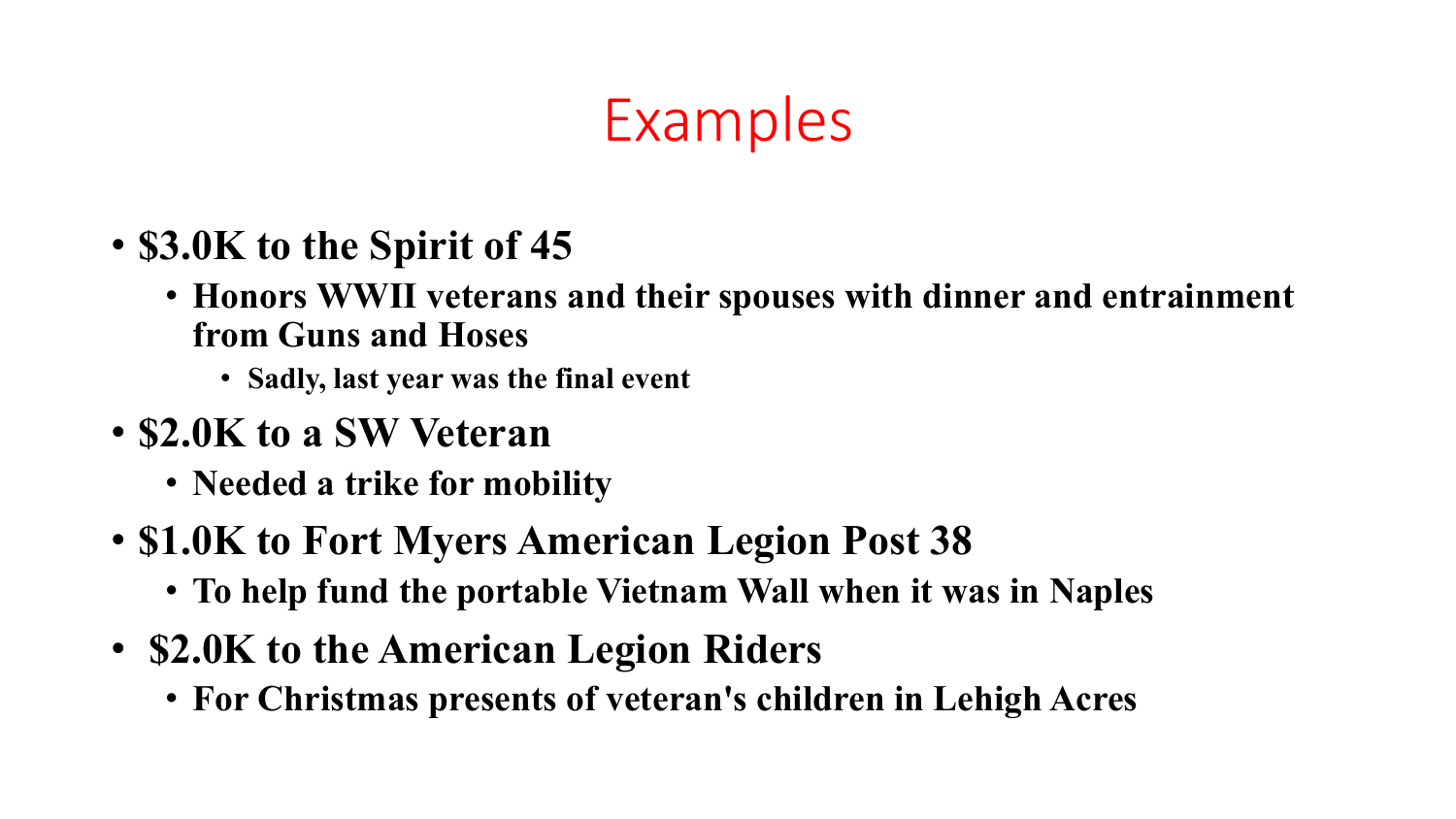- **\$1.9K to the VFW**
	- **For Michael, a disabled SW Florida Veteran**
	- **To help assist this local disabled veteran affected by COVID 19 and having a tough time meeting his rent expenses**
	- **Michael wrote HPVA a very thoughtful letter of thanks saying in part "l don't know what would have happen to me and my family if it were not for your generous check that absolutely saved us from becoming homeless**
- **\$1.9K to the American Legion**
	- **For a disabled veteran who needed a new floor in his mobile home**
- **\$1.0K to Cypress Lake High School**
	- **To support a memorial to Corporal Thomas Jardin, a Cypress Lake High School graduate who was killed in action**